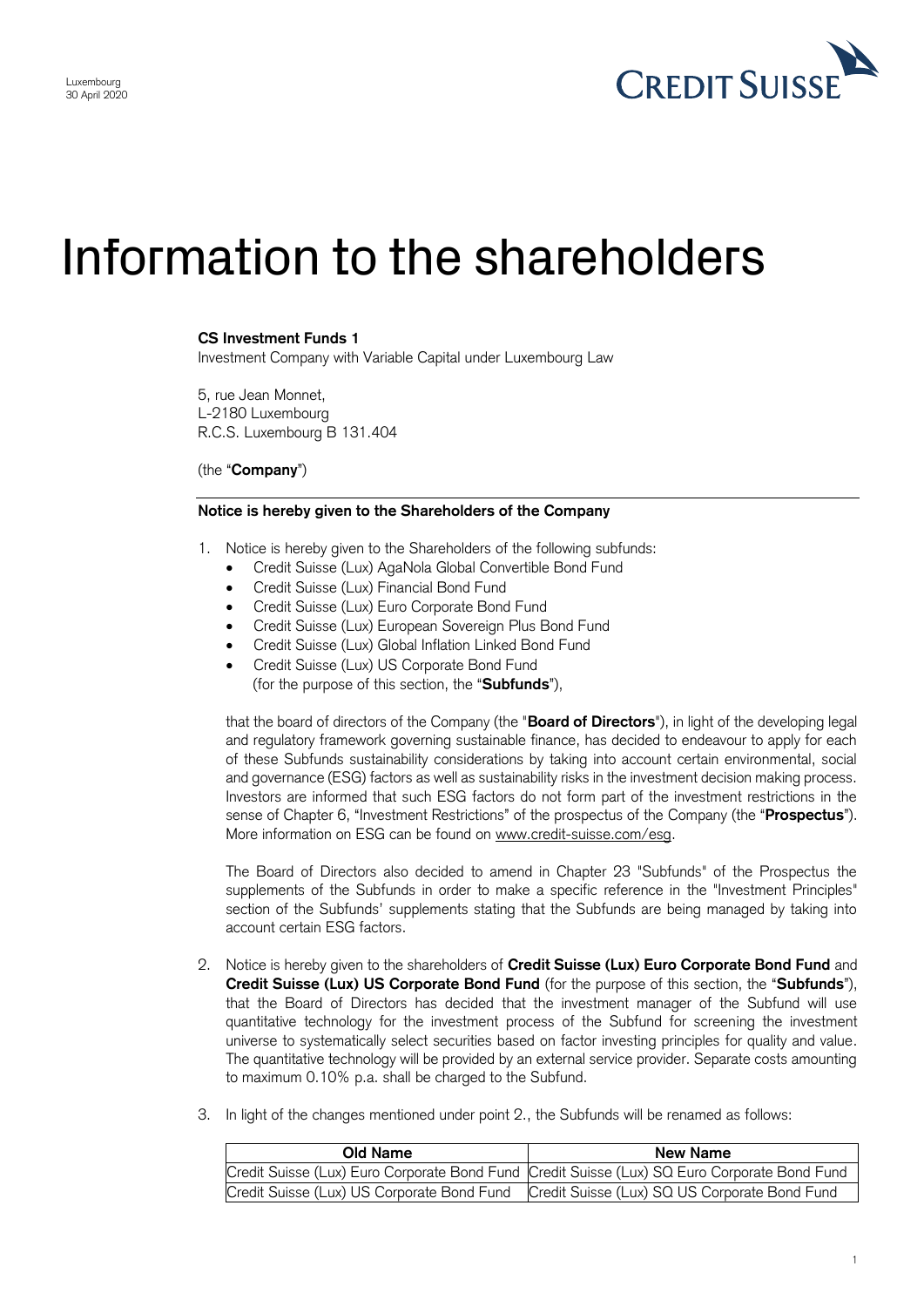4. The Shareholders of the Company are also informed that the Board of Directors has decided to amend Chapter 6 "Investment Restrictions", especially item 5), in order to clarify that the Management Company may also charge a management fee for investments in "Target Funds" considered to be "Affiliated Funds" (as defined in the Prospectus) and that a performance fee may be indirectly charged from the assets of the subfunds in respect of the Target Funds contained therein.

Furthermore, the cumulative management fee at subfund and Target Fund level for subfunds investing more than 10% of the total net assets in Target Funds will be specified (if applicable) in the supplement of the relevant subfunds in Chapter 23, "Subfunds".

5. Notice is hereby given to the Shareholders of the Company that the Board of Directors has decided to amend Chapter 2 "CS Investment Funds 1 – Summary of Share Classes" and more particularly footnote (4), (5) and (6) regarding the definition of D share class as follows:

|              | Old wording                                                                                                                                                                                                                                                                                                                                                                                                                                                                                                                                                                                                             | New wording                                                                                                                                                                                                                                                                                                                                                                                                                                                                                                                                                                                                                                                                                        |
|--------------|-------------------------------------------------------------------------------------------------------------------------------------------------------------------------------------------------------------------------------------------------------------------------------------------------------------------------------------------------------------------------------------------------------------------------------------------------------------------------------------------------------------------------------------------------------------------------------------------------------------------------|----------------------------------------------------------------------------------------------------------------------------------------------------------------------------------------------------------------------------------------------------------------------------------------------------------------------------------------------------------------------------------------------------------------------------------------------------------------------------------------------------------------------------------------------------------------------------------------------------------------------------------------------------------------------------------------------------|
| Footnote (4) | Class DA, DAH, DAP, DAHP, DB, DBH,<br>DBP and DBHP Shares may only be<br>acquired by those investors who have<br>concluded<br>discretionary<br>asset<br>a<br>management agreement, as defined by the<br>Management Company, with a subsidiary<br>of Credit Suisse Group AG. Moreover,<br>subject to the prior consent of the<br>Company, Class DA, DAH, DAP, DAHP,<br>DB, DBH, DBP and DBHP Shares may<br>also be acquired by institutional investors<br>who have concluded an advisory agreement<br>or any similar agreement, as defined by the<br>Management Company, with a subsidiary<br>of Credit Suisse Group AG. | Class DA, DAH, DAP, DAHP, DB, DBH, DBP<br>and DBHP Shares may only be acquired by<br>investors under an approved discretionary asset<br>management agreement with a subsidiary of<br>Credit Suisse Group AG. Class DA, DAH, DAP,<br>DAHP, DB, DBH, DBP and DBHP Shares may<br>also be acquired by institutional investors under an<br>approved agreement with a subsidiary of Credit<br>Suisse Group AG.<br>The agreements that are eligible for these share<br>classes are determined by the Management<br>Company.                                                                                                                                                                               |
| Footnote (5) | Class DA, DAH, DB and DBH Shares are<br>not subject to a management fee but only<br>to an all-in management service fee,<br>payable to the Management Company<br>covering all fees and expenses excluding<br>the fees payable to the Depositary Bank, of<br>at least 0.03% p.a. but not more than<br>$0.15%$ p.a.                                                                                                                                                                                                                                                                                                       | Class DA, DAH, DB and DBH Shares are subject<br>to a management service fee, payable by the<br>Company to the Management Company covering<br>all fees and expenses as described in Chapter 9,<br>"Expenses and Taxes", of at least 0.03% p.a. but<br>not more than 0.25% p.a. although in certain<br>cases the transaction fees and the fees of the<br>Depositary Bank's correspondents may be<br>charged additionally.<br>Additional fees will be charged directly to the<br>investor, upon the conditions of the separate<br>agreement entered into between the investor and<br>the relevant entity of Credit Suisse Group AG.                                                                   |
| Footnote (6) | Class DAP, DAHP, DBP and DBHP<br>Shares are not subject to a management<br>fee but only to an all-in management<br>service fee, payable to the Management<br>Company covering all fees and expenses<br>excluding the fees payable to the<br>Depositary Bank, of at least 0.03% p.a. but<br>not more than 0.15% p.a., and a<br>performance<br>fee,<br>payable<br>to<br>the<br>Management Company.                                                                                                                                                                                                                        | Class DAP, DAHP, DBP and DBHP Shares are<br>subject to a management service fee, payable by<br>the Company to the Management Company<br>covering all fees and expenses as described in<br>Chapter 9, "Expenses and Taxes", of at least<br>0.03% p.a. but not more than 0.25% p.a.,<br>although in certain cases the transaction fees and<br>the fees of the Depositary Bank's correspondents<br>may be charged additionally, and a performance<br>fee, payable to the Management Company.<br>Additional fees will be charged directly to the<br>investor, upon the conditions of the separate<br>agreement entered into between the investor and<br>the relevant entity of Credit Suisse Group AG. |

Notice is also hereby given to the Shareholders of the Company that the Board of Directors has decided to reflect this change in Chapter 5 "Investment in CS Investment Funds 1" under sections "Share Classes dedicated to a specific type of Investors" and "iii. Redemption of Shares".

6. Notice is hereby given to the Shareholders of the Company that the Board of Directors has decided to amend Chapter 5 "Investment in CS Investment Funds 1" and more specifically section vii on "Measures to Combat Money Laundering" and section viii "Prohibited Persons, Compulsory Redemption and Transfer of Shares" in order to reflect certain recent regulatory developments.